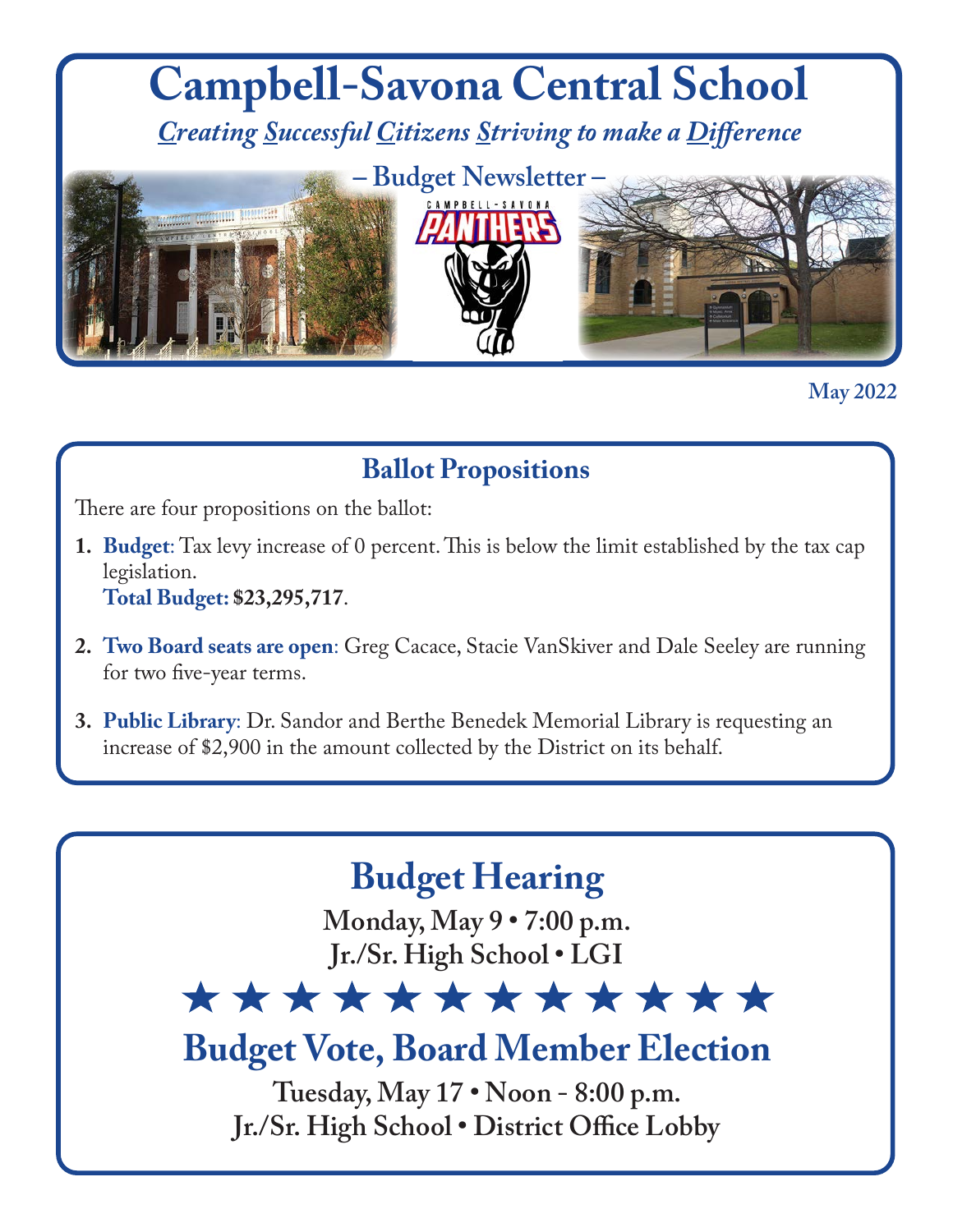# **A letter from the Board of Education President**

#### Dear Residents,

On behalf of the Board of Education, I am pleased to present the proposed 2022-2023 District Budget for your consideration. We are especially proud that we are able to continue to expand the educational opportunities for our students while keeping our promise to taxpayers to do so in a fiscally responsible manner. We recognize the significant trust you place in us to balance these two goals and I am confident that we have achieved the desired balance with this budget. For a third consecutive year, the Board of Education has proposed a budget with a 0 percent tax levy increase.

While the pandemic is largely behind us, we are still faced with the challenge of closing the educational gap caused by the mandated closing of our school and the many restrictions that followed. This budget continues the focus on addressing educational needs while also providing the mental health supports our students greatly need. If there is a positive that came from the pandemic, it is the increased access to and use of educational technology that our faculty has used to provide our students with new opportunities to learn.

One of the privileges that the Board of Education enjoys is the opportunity to visit each building to get an indepth look at how our schools function. The Board recently had the opportunity to visit the Jr/Sr High School and I was struck by the many ways our teachers engage our students in learning. Our students are working diligently and are led by a faculty who cares deeply about their success, both academically as well as their growth toward becoming successful adults. Our school motto, "Creating Successful Citizens Striving to make a Difference" is not just words on a page, but a commitment that is lived out daily within the halls of our schools. So, while we know there are challenges to be faced in the upcoming school year, we have them confidently knowing that we have the people and programs in place to be successful.

Please take a few moments to familiarize yourself with the budget as outlined in the pages that follow. The public hearing on the budget will take place on Monday, May 9 at 7:00 p.m. On behalf of the Board, I want to thank you for your continuing support.

Respectfully,

Shawn M. Corey, President Campbell-Savona Board of Education

*(Left) The C-S Band visited the Rock & Roll Hall of Fame in April.*

*(Below) Second graders enjoyed their swimming unit during physical education class.*



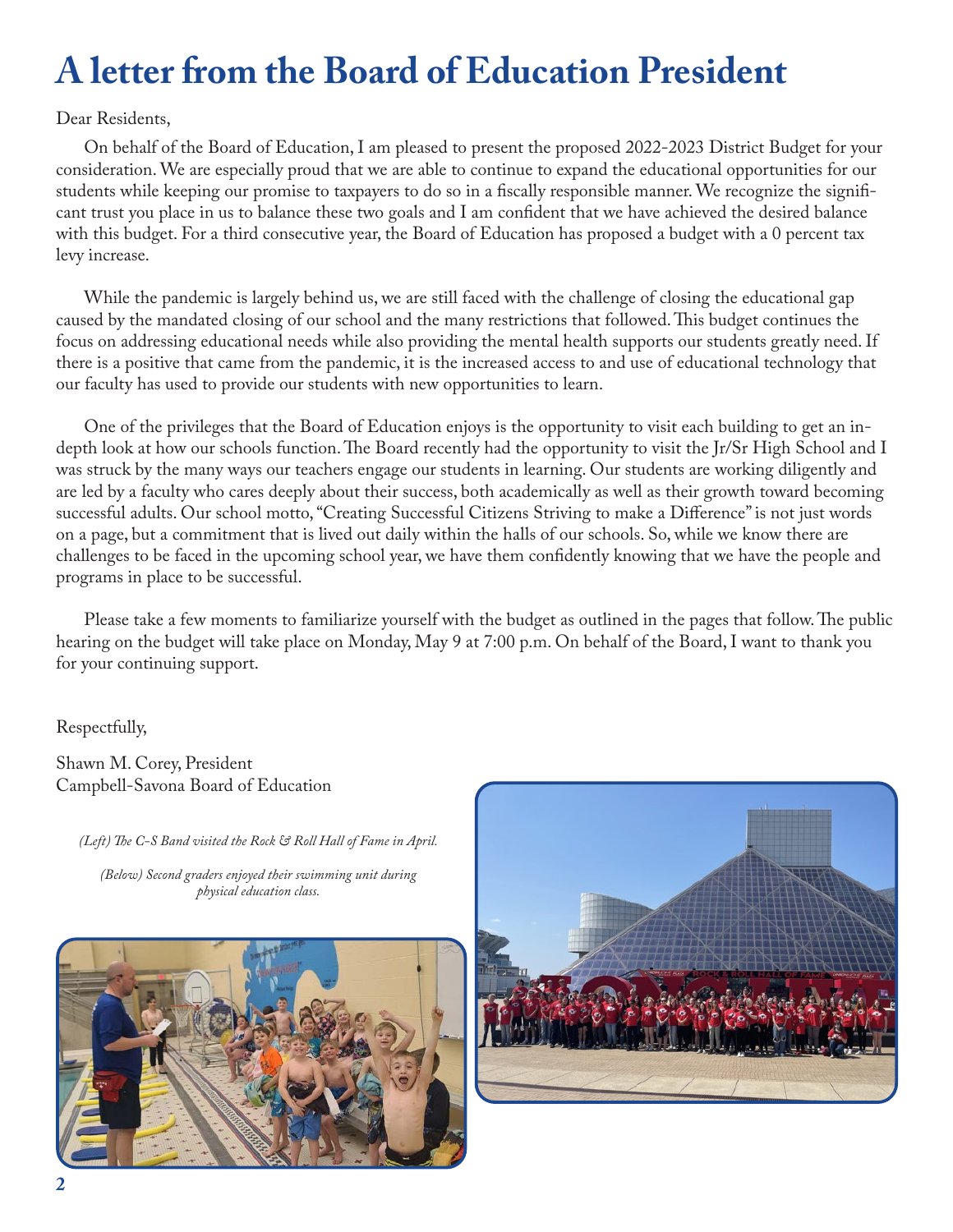# **Voter eligibility**

A person shall be entitled to vote at any school meeting for the election of school district officers, and all matters that may be brought before such meeting who is:

- 1. A citizen of the United States of America,
- 2. Eighteen (18) years of age or older, and
- 3. A resident within the school district for a period of thirty (30) days preceding the annual vote and election.

# **Absentee ballots**

Absentee ballot applications and ballots may be obtained from District Clerk Kelly Costa.

Completed applications for absentee ballots must be received by the district clerk at least seven days before the election if the ballot is to be mailed to the voter or the day before the election if the ballot is to be picked up in person by the voter.

Absentee ballots must be received by the district clerk no later than 5:00 p.m., prevailing time, on Tuesday, May 17, 2022.

Questions regarding absentee ballots should be directed to Kelly Costa at 527-9800, ext. 1403.



# **Budget Summary**

- The proposed budget is \$23,295,717, which represents a 3.25 percent increase.
- The amount of local tax money needed to support the budget is \$5,059,237. This is a 0 percent increase from the amount that was collected for the current school year and is below the 1.87 percent limit established by the tax cap legislation.
- During the past 10 years, the tax levy has increased an average of 0.95 percent each year.
- The tax cap law applies to the tax levy, which is the only thing the District controls. The tax rates and individual bills are determined in August and are greatly affected by changes in assessments and equalization rates, which are established by the townships and the state.
- The budget hearing will be May 9 at the Campbell-Savona Jr./Sr. High School at 7:00 p.m. in the LGI Room.
- A more detailed explanation of the budget can be found in the budget statement, which is available on the District's website at www.cscsd. org.
- All absentee ballots are due back to the District by May 17, 2022 at 5:00 p.m.

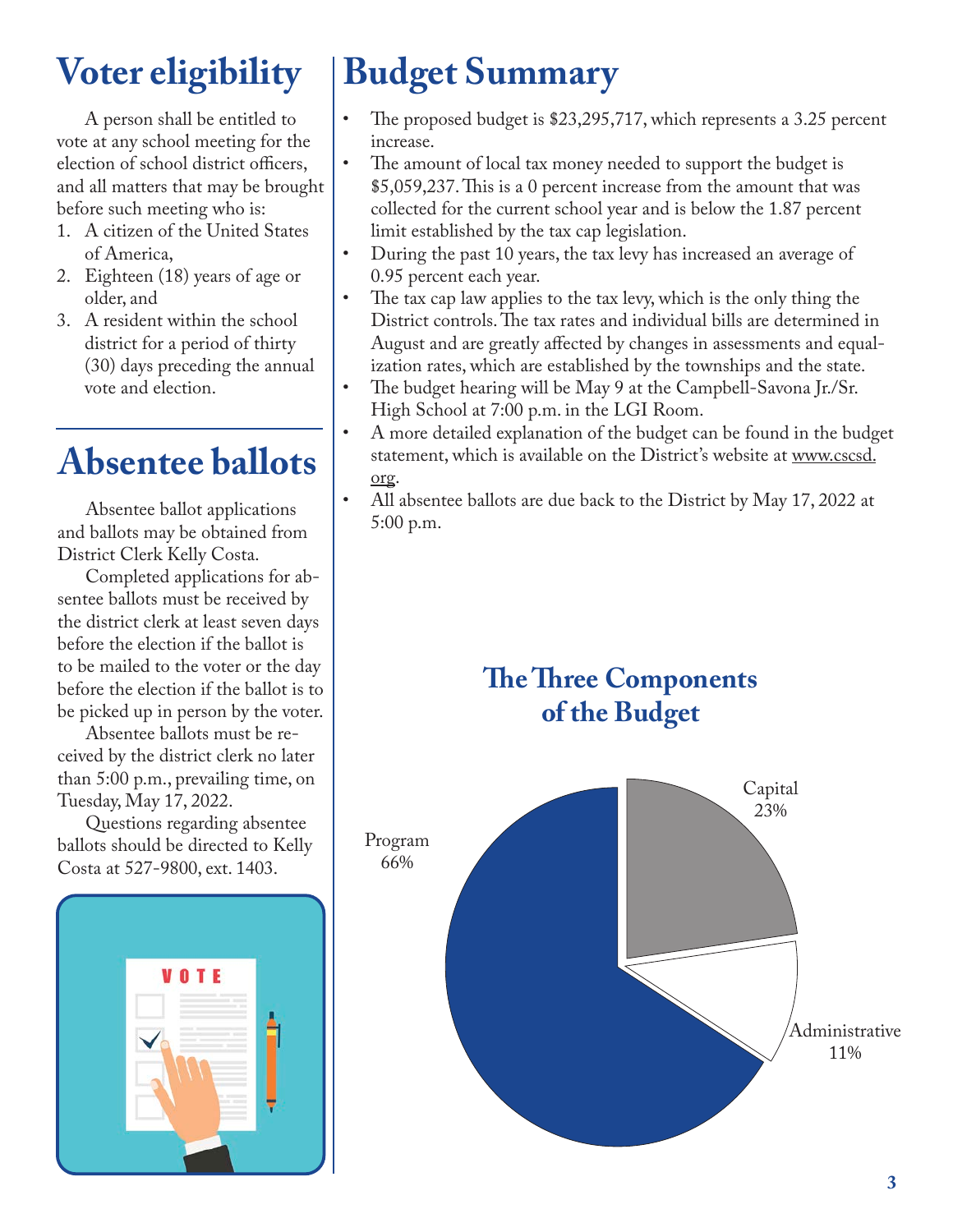# **Component Breakdown**

New York State law requires that a school district's budget be presented in three-part form. The three components of the budget are as follows:

| <b>ADMINISTRATIVE COMPONENT 11% of total budget</b>                        |                                                                                                                                                                                                                                                                                                                                                                                                                                                                                                                                                                                                                                                                                                                                                                                                                                                                                                                                                                                                                        | 2021-2022    | 2022-2023    | % Change  |
|----------------------------------------------------------------------------|------------------------------------------------------------------------------------------------------------------------------------------------------------------------------------------------------------------------------------------------------------------------------------------------------------------------------------------------------------------------------------------------------------------------------------------------------------------------------------------------------------------------------------------------------------------------------------------------------------------------------------------------------------------------------------------------------------------------------------------------------------------------------------------------------------------------------------------------------------------------------------------------------------------------------------------------------------------------------------------------------------------------|--------------|--------------|-----------|
| $\bullet$<br>$\bullet$<br>$\bullet$<br>$\bullet$<br>$\bullet$<br>$\bullet$ | Board of Education: includes contractual expenses, District Clerk's<br>salary and annual meeting expenses<br>Central Administration: includes salaries and benefits for<br>Superintendent and clerical assistant and associated contractual<br>expenses and supplies<br>Finance: includes salaries and benefits for Director of<br>Management Services and clerical assistant, contractual expenses,<br>office supplies, auditing fees, BOCES business services and tax<br>collection expenses<br>Staff: includes legal fees and BOCES personnel services<br>Central Services: includes printing and mailing costs and<br>maintenance of computer networks<br>Special Items: includes insurance, school association dues<br>and BOCES administrative charges<br>Instruction Administration and Improvement: includes<br>salaries and benefits for the building administrators and their<br>clerical assistants; associated contractual expenses and supplies;<br>and in-service teacher training and staff development | \$3,510,832  | \$2,660,789  | $-24.20%$ |
| PROGRAM COMPONENT 66% of total budget                                      |                                                                                                                                                                                                                                                                                                                                                                                                                                                                                                                                                                                                                                                                                                                                                                                                                                                                                                                                                                                                                        | 2021-2022    | 2022-2023    | % Change  |
| $\bullet$<br>$\bullet$                                                     | Teaching: includes salaries and benefits for teachers, teaching<br>assistants, aides and substitutes; textbooks; supplies; contractual<br>expenses; BOCES vocational, alternative education and special<br>education services<br>Instructional Media: includes salary and benefits for librarians,<br>BOCES library and computer technology services and associated<br>equipment and supplies<br>Pupil Services: includes salaries and benefits for guidance<br>counselors, guidance secretary, nurses and psychologists;<br>extracurricular activities; and interscholastic athletics<br>Pupil Transportation: includes salaries and benefits for bus<br>drivers, monitors and mechanics; cost of operating and main-<br>taining the buses; and cost of operating and maintaining the<br>bus garage                                                                                                                                                                                                                   | \$14,277,915 | \$15,405,378 | $+7.90%$  |
| <b>CAPITAL COMPONENT 23% of total budget</b>                               |                                                                                                                                                                                                                                                                                                                                                                                                                                                                                                                                                                                                                                                                                                                                                                                                                                                                                                                                                                                                                        | 2021-2022    | 2022-2023    | % Change  |
| $\bullet$<br>$\bullet$                                                     | Central Services: includes salaries and benefits for custodial,<br>maintenance and supervisory staff and cost of operating and<br>maintaining the buildings and grounds<br>Debt Service: includes principal and interest payments on<br>borrowed money<br>Purchase of Buses: includes the purchase of four school buses<br>and one van                                                                                                                                                                                                                                                                                                                                                                                                                                                                                                                                                                                                                                                                                 | \$4,773,900  | \$5,229,550  | $+9.50%$  |
|                                                                            | <b>GRAND TOTAL</b>                                                                                                                                                                                                                                                                                                                                                                                                                                                                                                                                                                                                                                                                                                                                                                                                                                                                                                                                                                                                     | \$22,562,647 | \$23,295,717 | $+3.25%$  |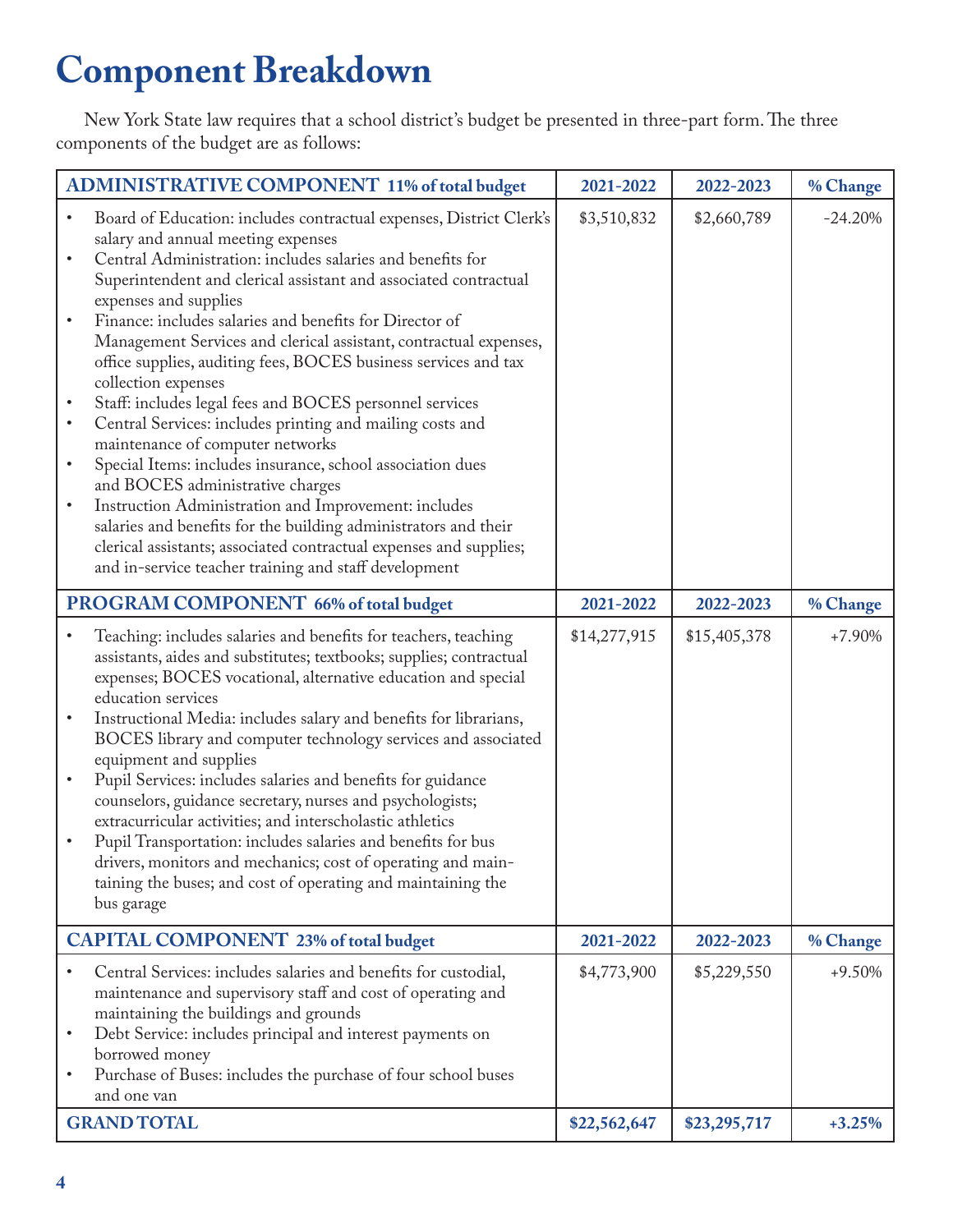# **Expenditures**

The proposed 2022-2023 budget of \$23,295,717 represents a 3.25 percent increase from the 2021-2022 budget.

## **Notable increases in expenditures:**

1. **Library Media Specialist.** Due to increase in media and technology skills required by students an additional library media specialist is included in this budget. This will allow for the district to have a dedicated library media specialist at both buildings. This requires an increase of \$52,000. (Program component expense)

2. **Fuel Costs.** The District bids out its fuel purchasing each year and was fortunate to not see an increase during the 2021-22 year. The sharp increase in fuel costs will require an increase of \$60,000. (Program component expense)

3. **Salaries.** Contractual salary increases in most years can be offset by retirements. However, there are few retirements this year which combined with a rising minimum wage have resulted in an increase in total salaries. This results to an increase of \$489,100 in the budget. (Distributed among all 3 components)

4. **Benefits.** School districts in New York State are required to contribute a percentage of each employee's salary to the appropriate state retirement system. The district is also required to pay federal payroll taxes on salaries. Both areas require an increase this year. Additionally, the District's health insurance plan will require a 4 percent increase this year. These increases in benefit costs will result in a \$189,000 increase in the budget. (Prorated among all 3 components)

## **Notable decreases in expenditures:**

1. **Special Education.** Due to a decrease in student placements and needs, the budget for the special education program will be reduced by \$217,000. (Program component expense)

### **Capital Outlay Project:**

Included in the 2022-23 budget is \$100,000 for a capital outlay project. There are times when the District has immediate capital needs that cannot wait until the next capital project. In this situation, the District can do a capital outlay project. The District can spend up to \$100,000 each year for this type of project, with state building aid coming the following year. The money for this project is already in the budget, so there will be no additional increase. During the 2021-22 year, the district reconditioned an elevator, installed a new HVAC unit and completed window improvements at the Savona Elementary School. Preliminary plans for the 2022-23 Capital Outlay include district wide security and controls system upgrade.

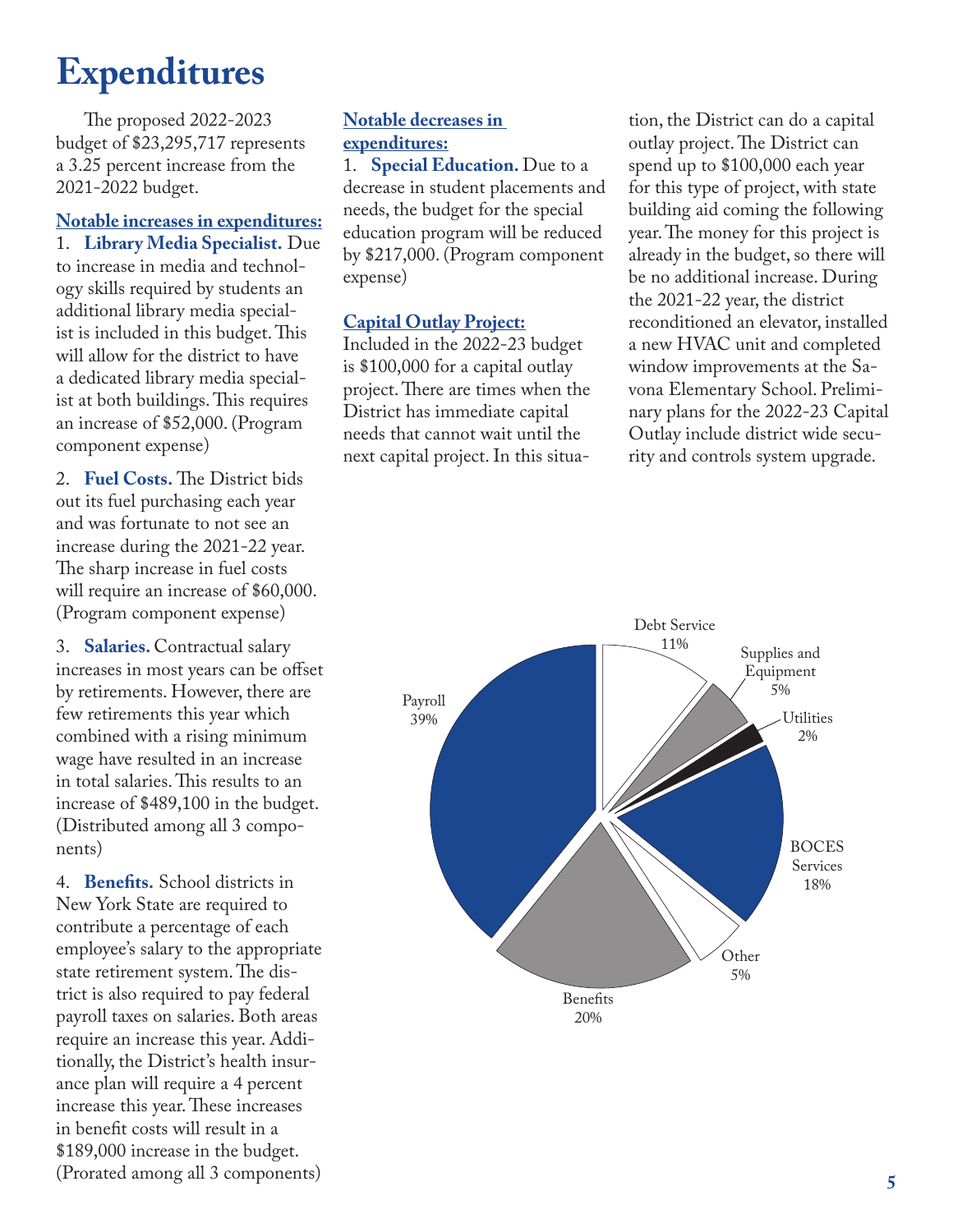# **Revenues**

School districts receive revenue from several sources. The main resource for C-S is state aid, which will be responsible for 74 percent of all district revenue in 2022-23. The District's state aid is projected to increase by about \$581,584 to \$17,286,602 for 2022-23, which is a 3.4 percent increase.

The second largest source of revenue is from property tax, which will represent approximately 22 percent of our budget for the upcoming year. Of this amount, it is estimated that approximately 17 percent of this will be funded by the STAR program. The Board of Education has approved a 0 percent increase in the tax levy for the 2022-23 school year, which is under the maximum allowed 1.87 percent under the tax cap legislation. The ten-year annual average increase for the tax levy is 0.95 percent.

Of the remaining 4 percent of the budget, the following are the major factors:

• **Payments in lieu of taxes (PILOT) agreements:** The District receives tax money in the form of PILOT agreements from the Steuben County Industrial Agency, which signs agreements with businesses in order to entice them to expand into our area. The amount that the District is receiving for the PILOT agreements this year is budgeted at \$313,000.

• **Miscellaneous:** Each year, the District receives a refund back from BOCES for services in which it had been overcharged. The District also receives other smaller refunds and takes in revenue for various

# **Propositions on the ballot**

## **Proposed Budget**

#### *Proposition:*

*Shall the Board of Education of the Campbell-Savona Central School District be and hereby is authorized to expend the sum of \$23,295,717 for the 2022-2023 school year?*

## **School Board Election**

*Board Member Vote: Five-year expired terms of Greg Cacace and Stacie VanSkiver*

Three candidates are running for two positions. Below is information on the candidates:

#### *Greg Cacace*

I grew up and have been a part of Campbell-Savona School District nearly my entire life. My wife Martha and I raised 2 children through the district who have since moved on to successful careers.

I have been a Campbell-Savona school board member for 15 years and have enjoyed meeting the challenges and celebrating the accomplishments during that time.

I was a member for Campbell-Savona Audit committee which helped to establish and maintain best practices to keep the district strong financially. I look forward to continued service on the School board to bring the best possible education to our children.

#### *Stacie VanSkiver*

Stacie is a director of Human Resources for Corning Incorporated. She brings 25 years in organizational leadership experience to our school district. She has expertise in fiscal management, employee relations, organizational design and development, staffing, training and development, and performance management. As an HR leader she has developed a strong appreciation for the importance of engaging the hearts and minds of students and preparing them for *Continued on page 8 Continued on page 7*

college, career, and life success aligned with the needs of a global economy.

Stacie is an alumnus of Campbell-Savona and a passionate fan of our athletic and art programs believing in a district's role in the development of a curriculum that grows well rounded, agile, and resilient young adults. Having spent her entire career in global manufacturing and technical organizations, she fully understands the importance of STEM education and giving CS students the competitive edge that they will need to thrive in a global economy.

Stacie lives in Savona with her husband Jason and two sons, the oldest an alumnus of Campbell-Savona is currently a freshman at Penn State studying agriculture business management. Her youngest is a freshman at CS. She also has two nephews in the district. She is running for her second term on the board and describes this as the most important work she will ever do.

### *Dale Seeley*

I was locally born and raised; I attended and graduated from BOCES (Coopers Career Center) and Campbell Central School prior to joining the US Navy. I have served our country all over the world while in the Navy, first as an Electronics Technician, and eventually retiring as a commissioned Civil Engineer Corps Officer. I have a BS in Civil Engineering from The University of Texas and MS in Geotechnical Engineering from Purdue University. I am a registered Professional Engineer in NY.

After retiring from the Navy, Kaye and I returned to New York to farm—we own Seeley Summit Farm in Campbell. Additionally, since settling in Campbell, I have been employed as the Chief Engineer and Facility Manager at the Bath VA and most recently retired from Corning Incorporated as the Manager of Civil, Environmental, and Structural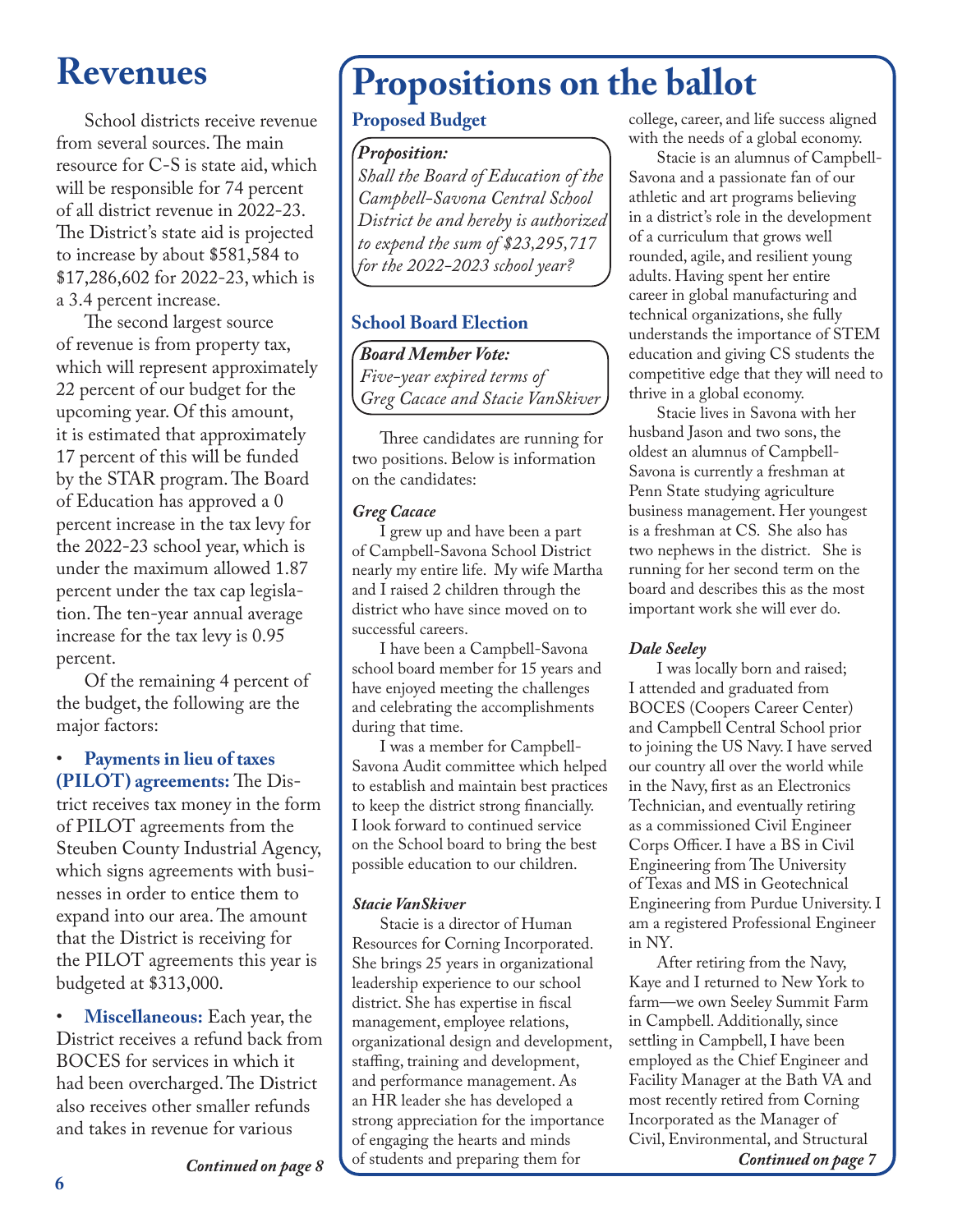# **Tax Levy History Tax Levy History**

# **Tax Implications**

Each year, C-S must calculate its tax levy limit, based on the formula that was developed under the tax cap law eleven years ago. Using this formula, the District is allowed to raise the tax levy by 1.87 percent for 2022-23. The Board of Education has decided to ask the voters to approve a tax levy that is below what the law authorizes it to collect, namely \$5,059,237 which is the same as the 2021-22 tax levy.

The only thing the District has any control over is the tax levy. The tax rates and individual bills are determined in August and are greatly affected by changes in assessments and equalization rates, which are established by the townships and the state.

## *Propositions, continued*

Engineering on the Capital Projects and Facilities Engineering team.

I am a member of Campbell American Legion Post #1279, a life member of the Veterans of Foreign Wars and a member of the Thurston Christian Church. I enjoy woodworking, hunting, and golf among other things in my spare time.

It will be an honor to further serve our community on the Campbell-Savona Central School District Board of Education.

#### **Dr. Sandor and Berthe Benedak Memorial Library**

#### *Proposition:*

*Shall the amount collected on behalf of the Dr. Sandor and Berthe Benedek Memorial Library by the Campbell-Savona Central School District be increased by \$2,900 to an annual amount of \$61,000?*



During the past 10 years, the tax levy has increased an average of 0.95 percent each year. During this same period, the Consumer Price Index has had average yearly increases of 1.85%. had average yearly increases of 1.85 percent.

## **Historical Tax Rate per \$1,000 of True Value Historical Tax Rate per \$1000 of True Value**



Inis chart shows that the overall tax rate for the District has gone  $\parallel$  down in five of the last 10 years. This means that the tax levy for the Dis- $\parallel$  trict has grown at a slower rate than the total property value of the District in those years. The tax rate for 2022-23 will not be determined until August.